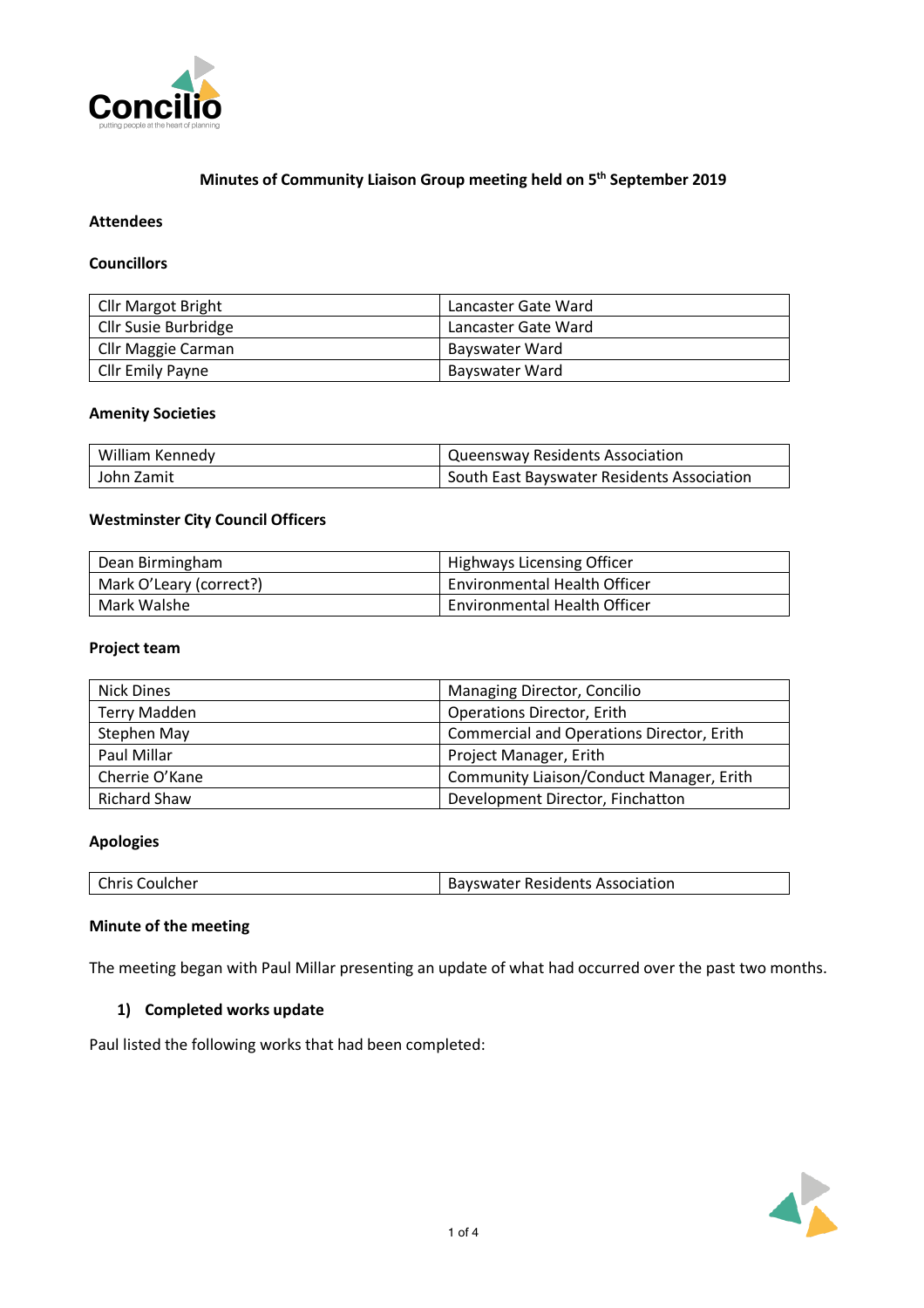

### **Heritage Removal**

- Clock Tower
- Southern Cupola
- Central Staircase
- Central Entrance Screen

#### **Façade Retention Frame**

Installed on:

- Porchester Gardens
- Queensway

### **2) Active Works update**

Paul listed the following as being active at present:

- Demolition of rear car park B1 slab
- Demolition of main shopping centre L4
- Processing of onsite demo arisings
- Basement retaining wall propping
- Façade retention frame to Redan North

A number of questions were asked by Councillors throughout this section of the presentation:

Q) Erith have previously spoken about a two-month break in the demolition schedule. Is this going to happen?

A) No. Factors out of our control mean that this is not possible.

Q) Will the concrete under Whiteleys be thicker than expected like that in the car park?

A) No, we do not expect this to be the case. The concrete under the older part of the building is slimmer and we are on track to finish at the end of November

Q) On days where digging does not happen can the project team please let people know?

A) We can look at providing an update at the end of the working day for the next day and publishing it on the website. Must be recognised that this might not be 100% accurate as events can occur that mean schedules need to be changed at very short notice.

# **3) Upcoming/Continuing Works**

Paul listed the following upcoming/continuing works:

- Demolition of rear car park B1 slab;
- Demolition of Shopping Centre (East);
- Processing demolition arisings for new pile mat;
- Installation of basement wall propping;

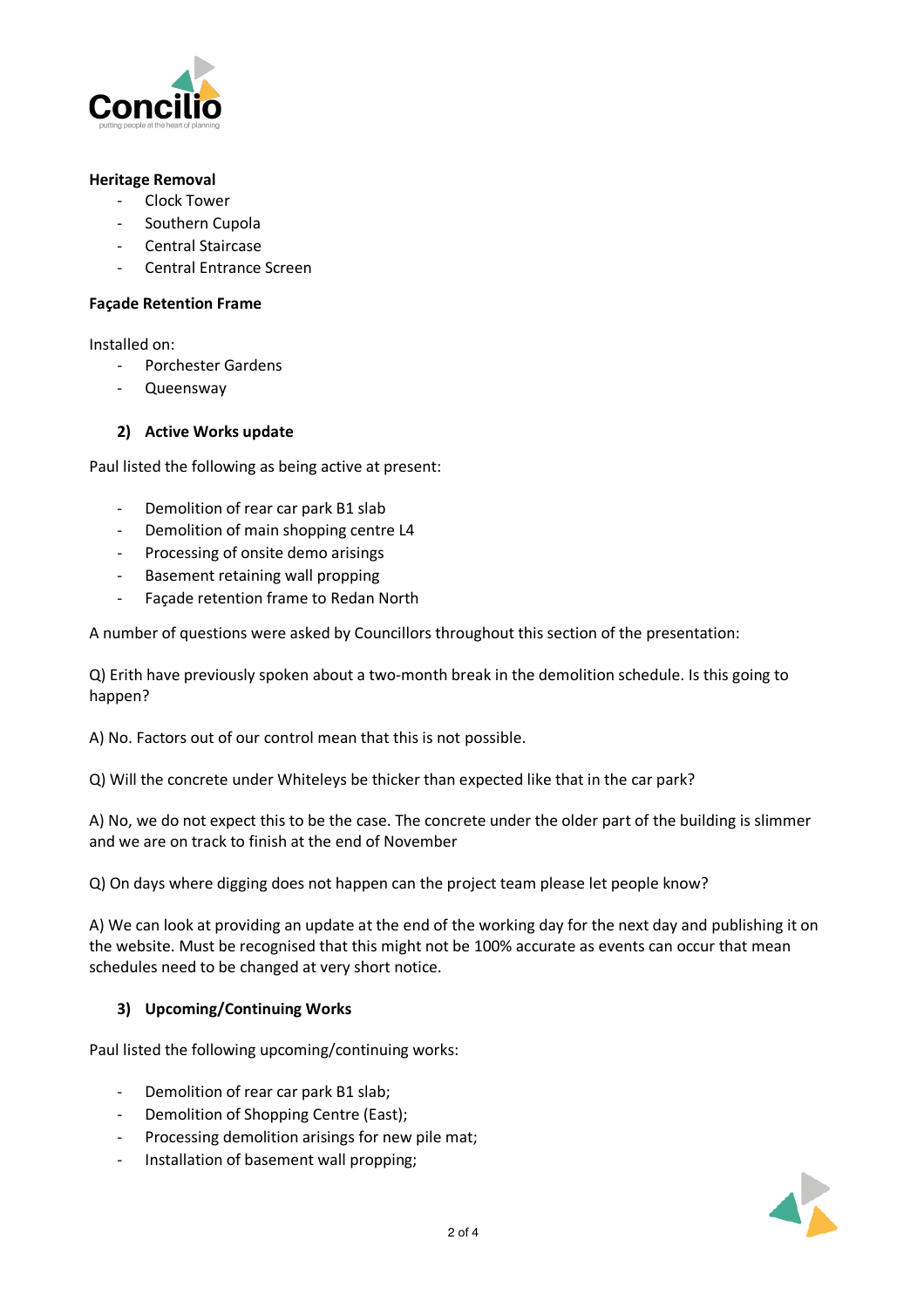

Scaffolding to Shopping Centre (West elevation).

# **4) Monitoring Report**

Paul explained that the following was currently taking place:

- Real time monitors installed and active;
- Monitoring plans and trigger levels agreed with WCC;
- Alerts sent if any trigger levels are breached;
- Dust suppression equipment in place and constantly reviewed;
- Random 'undercover' WCC visits are taking place to monitor the works;
- Regular WCC meetings to review reports and current works

Paul then presented a series of graphs that demonstrated that Erith was a long way from breaching any levels for Noise, Dust and Vibration (these are all available in the accompanying presentation)

A number of questions were asked by Councillors during this section of the presentation:

Q) How are you monitoring in the wider area, outside of the immediate boundary to Whiteleys?

A) We have placed monitors in a number of properties across the area. At all of these locations we are long way from breaching any levels.

Q) We accept that you are not breaching the levels but the problems are further away from the site.

A) We appreciate that it is causing a nuisance to some properties but all the reports we have received have indicated we are not breaching any levels.

Q) More people have been in touch with you asking for monitors to be placed in their properties. Why have you not given these people monitors?

A) We have contacted everyone who has contacted us directly asking for a monitor and also those who asked their Ward Councillors to supply their details to us. Not everyone has responded to us. We are happy to give monitors to people who ask us.

# **5) Noisy Hours**

Paul explained the previous noisy hours and then the current ones.

Original noisy hours (in red)

|  | $\sim$<br>-----<br>$\sim$ | 12:00<br>0.001<br>$\overline{\phantom{0}}$ |  | $\sim$<br>$\sim$<br>$\sim$<br>20 Z<br>$\sim$<br>--<br>$\sim$ |  | 16:00<br>14:00 |  | 707<br>$\mathbf{R}$<br>$\sim$ $\sim$ |  |
|--|---------------------------|--------------------------------------------|--|--------------------------------------------------------------|--|----------------|--|--------------------------------------|--|
|--|---------------------------|--------------------------------------------|--|--------------------------------------------------------------|--|----------------|--|--------------------------------------|--|